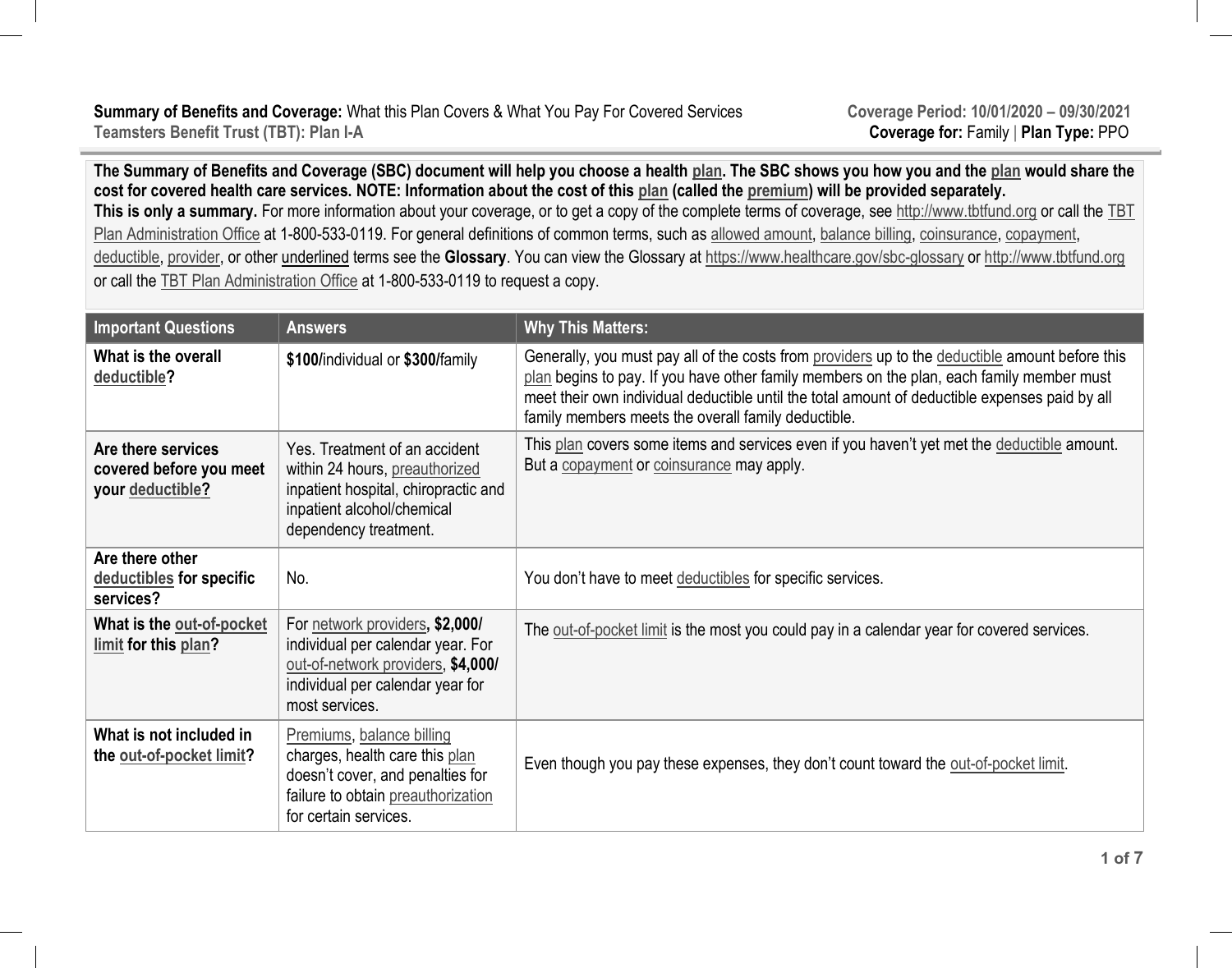| Will you pay less if you<br>use a network provider? | Yes. California residents: see<br>www.anthem.com/ca or call<br>1-888-887-3725 for network<br>providers. If substance abuse, call<br><b>Teamsters Alcohol/Drug Program</b><br>(TAP) at 1-800-253-8326 for<br>network providers. Non-California,<br>residents: call Anthem Blue Cross<br>Blue Shield Nationwide network at<br>1-800-810-2583 for network<br>providers. | This plan uses a provider network. You will pay less if you use a provider in the plan's network.<br>You will pay the most if you use an out-of-network provider, and you might receive a bill from a<br>provider for the difference between the provider's charge and what your plan pays (balance<br>billing). Plan does not pay for out-of-network charges that are higher than Usual, Customary &<br>Reasonable (UCR). Be aware, your network provider might use an out-of-network provider for<br>some services (such as lab work). Check with your provider before you get services. |
|-----------------------------------------------------|----------------------------------------------------------------------------------------------------------------------------------------------------------------------------------------------------------------------------------------------------------------------------------------------------------------------------------------------------------------------|--------------------------------------------------------------------------------------------------------------------------------------------------------------------------------------------------------------------------------------------------------------------------------------------------------------------------------------------------------------------------------------------------------------------------------------------------------------------------------------------------------------------------------------------------------------------------------------------|
| Do you need a referral to<br>see a specialist?      | No.                                                                                                                                                                                                                                                                                                                                                                  | You can see the specialist you choose without a referral.                                                                                                                                                                                                                                                                                                                                                                                                                                                                                                                                  |

All **copayment** and **coinsurance** costs shown in this chart are after your **deductible** has been met, if a **deductible** applies.

41

| <b>Common</b><br><b>Medical Event</b>                        | <b>Services You May Need</b>                        | <b>Network Provider</b><br>(You will pay the least) | <b>What You Will Pay</b><br><b>Out-of-Network Provider</b><br>(You will pay the most) | Limitations, Exceptions, & Other<br><b>Important Information</b>                                                                                                                               |
|--------------------------------------------------------------|-----------------------------------------------------|-----------------------------------------------------|---------------------------------------------------------------------------------------|------------------------------------------------------------------------------------------------------------------------------------------------------------------------------------------------|
| If you visit a health<br>care provider's office<br>or clinic | Primary care visit to treat an<br>injury or illness | No charge                                           | 20% coinsurance of UCR<br>charges                                                     | None                                                                                                                                                                                           |
|                                                              | Specialist visit                                    | No charge                                           | 20% coinsurance of UCR<br>charges.                                                    | Chiropractic: plan will not pay more than<br>\$25 per visit/\$1,250 per calendar year.<br>Additional \$300 maximum/person per<br>calendar year for muscle spasms, soft<br>tissue, back strain. |
|                                                              | Preventive care/screening/<br>Immunization          | No charge                                           | 10% coinsurance of UCR<br>charges                                                     | You may have to pay for services that<br>aren't preventive. Ask your provider if the<br>services needed are preventive. Then<br>check what your plan will pay for.                             |
| If you have a test                                           | Diagnostic test (x-ray, blood<br>work)              | No charge                                           | 20% coinsurance of UCR<br>charges                                                     | None                                                                                                                                                                                           |
|                                                              | Imaging (CT/PET scans, MRIs)                        | No charge                                           | 20% coinsurance of UCR<br>charges                                                     |                                                                                                                                                                                                |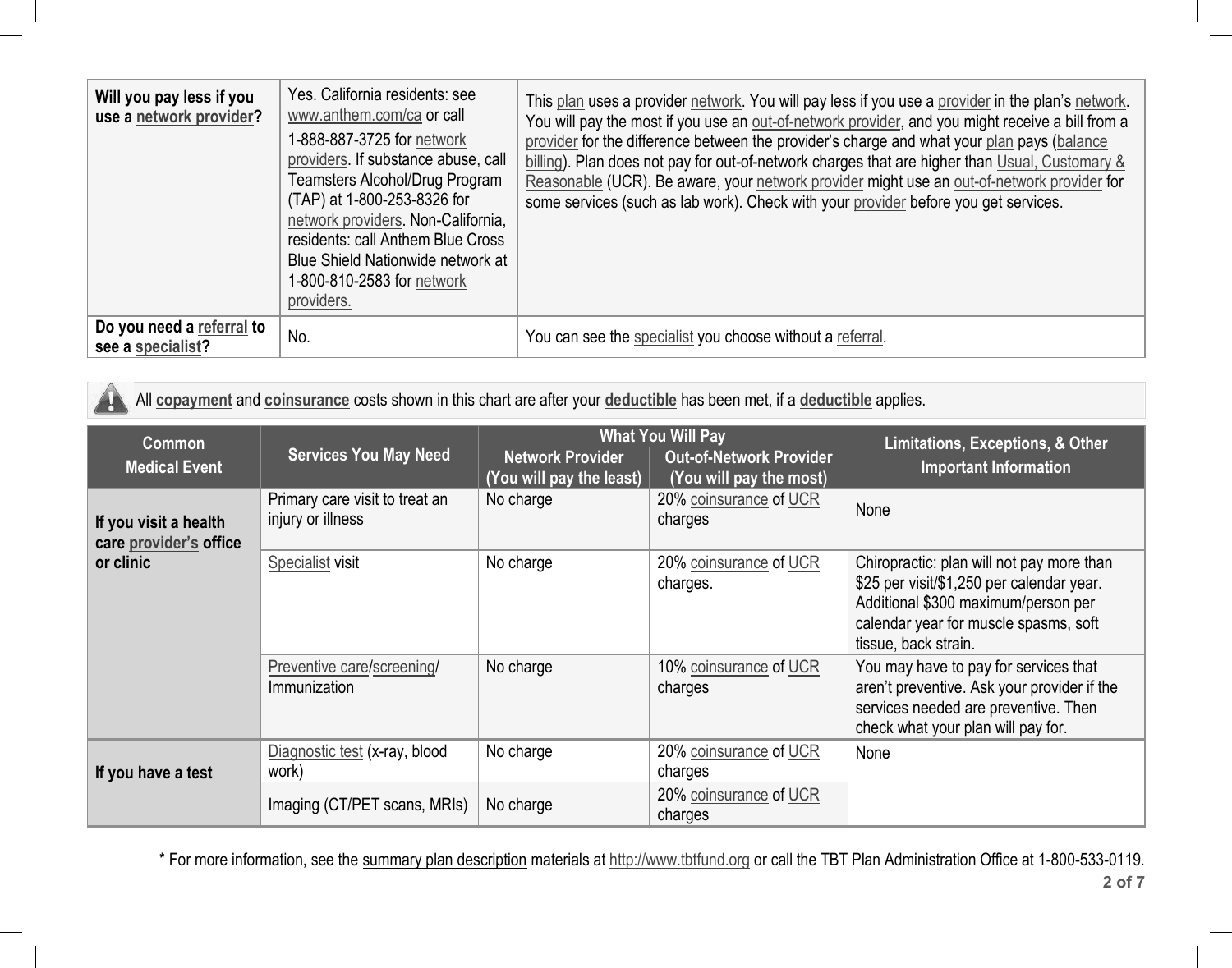| Common                                     |                                    |                             | <b>What You Will Pay</b>                      | Limitations, Exceptions, & Other                                                         |
|--------------------------------------------|------------------------------------|-----------------------------|-----------------------------------------------|------------------------------------------------------------------------------------------|
| <b>Medical Event</b>                       | <b>Services You May Need</b>       | <b>Network Provider</b>     | <b>Out-of-Network Provider</b>                | <b>Important Information</b>                                                             |
|                                            |                                    | (You will pay the least)    | (You will pay the most)                       |                                                                                          |
|                                            | Generic drugs                      | \$5 copayment per           | \$5 in-network copayment                      |                                                                                          |
|                                            |                                    | prescription                | per prescription and you pay                  |                                                                                          |
| If you need drugs to                       |                                    |                             | the difference between                        | Covers up to 100-day supply (retail or mail                                              |
| treat your illness or<br>condition         |                                    |                             | network provider and out-of-<br>network cost. | order). If brand drug ordered when generic<br>drug is available, you pay cost difference |
|                                            |                                    | \$10 copayment per          | \$10 in-network copayment                     | per prescription.                                                                        |
| <b>More information</b>                    | Preferred brand drugs              | prescription                | per prescription and you pay                  |                                                                                          |
| about prescription                         |                                    |                             | the difference between                        |                                                                                          |
| drug coverage is                           |                                    |                             | network provider and out-of-                  |                                                                                          |
| available at                               |                                    |                             | network cost.                                 |                                                                                          |
| www.tbtfund.org or                         | Non-preferred brand drugs          | Not covered                 | Not covered                                   | Not covered                                                                              |
| www.OptumRx.com or                         | Specialty drugs (only through      | \$5 copayment per           | Not covered                                   | Must use Specialty Pharmacy Program for                                                  |
| call 1-800-797-9791.                       | <b>Specialty Pharmacy Program)</b> | generic drug or \$10        |                                               | Specialty drugs. Brand restriction explained                                             |
|                                            |                                    | copayment per brand<br>drug |                                               | above.                                                                                   |
|                                            |                                    |                             |                                               |                                                                                          |
|                                            | Facility fee (e.g., ambulatory     | 20% coinsurance             | 20% coinsurance of UCR                        | None                                                                                     |
| If you have outpatient<br>surgery          | surgery center)                    |                             | charges                                       |                                                                                          |
|                                            | Physician/surgeon fees             | No charge                   |                                               | None                                                                                     |
|                                            | <b>Emergency room care</b>         | 20% coinsurance             | 20% coinsurance of UCR                        | None                                                                                     |
| If you need immediate<br>medical attention | <b>Emergency medical</b>           | No charge                   | charges                                       | Ambulance or air ambulance for                                                           |
|                                            | transportation                     |                             |                                               | convenience not covered.                                                                 |
|                                            | Urgent care                        | 20% coinsurance             |                                               | None                                                                                     |
| If you have a hospital<br>stay             | Facility fee (e.g., hospital room) | No charge                   | 50% coinsurance of UCR                        | Preauthorization is required. If you don't get                                           |
|                                            |                                    |                             | charges                                       | preauthorization by the plan's medical                                                   |
|                                            |                                    |                             |                                               | review organization, benefits could be                                                   |
|                                            |                                    |                             |                                               | reduced by 50% of the total cost of<br>services.                                         |
|                                            | Physician/surgeon fees             | No charge                   | 20% coinsurance of UCR                        | None                                                                                     |
|                                            |                                    |                             | charges                                       |                                                                                          |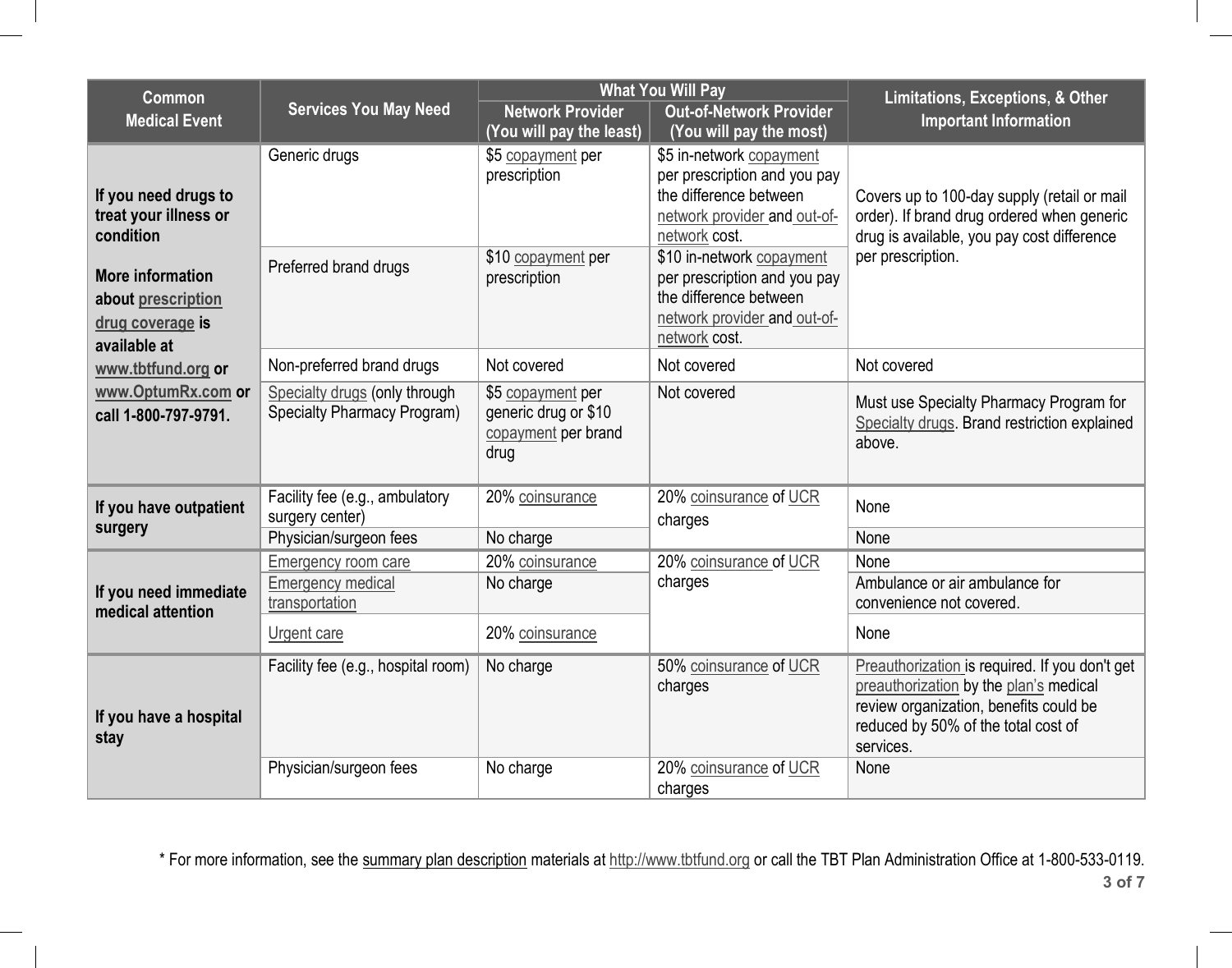|                                              | <b>What You Will Pay</b>                                     |                                                           | Limitations, Exceptions, & Other                                                                                                                                                                                                                                                           |  |
|----------------------------------------------|--------------------------------------------------------------|-----------------------------------------------------------|--------------------------------------------------------------------------------------------------------------------------------------------------------------------------------------------------------------------------------------------------------------------------------------------|--|
|                                              | <b>Network Provider</b><br>(You will pay the least)          | <b>Out-of-Network Provider</b><br>(You will pay the most) | <b>Important Information</b>                                                                                                                                                                                                                                                               |  |
| <b>Outpatient services</b>                   | No charge                                                    | 20% coinsurance of UCR<br>charges                         | For substance abuse treatment, review by<br>Teamsters Alcohol/Drug Program (TAP) is<br>recommended.                                                                                                                                                                                        |  |
| Inpatient services                           | No charge                                                    | 50% coinsurance of UCR<br>charges                         | Preauthorization required for all non-<br>emergency stays and within 72 hours if<br>emergency. If you don't get<br>preauthorization by the plan's medical<br>review organization (or by TAP for<br>substance abuse), benefits could be<br>reduced by 50% of the total cost of<br>services. |  |
| Office visits                                | No charge                                                    |                                                           | Maternity care may include tests and                                                                                                                                                                                                                                                       |  |
| Childbirth/delivery professional<br>services | No charge                                                    | 20% coinsurance of UCR<br>charges                         | services described elsewhere in the SBC<br>(such as ultrasound).                                                                                                                                                                                                                           |  |
| services                                     | No charge                                                    |                                                           |                                                                                                                                                                                                                                                                                            |  |
| Home health care                             | No charge                                                    |                                                           | Preauthorization is required. If you don't get                                                                                                                                                                                                                                             |  |
| Rehabilitation services                      | No charge                                                    | 20% coinsurance of UCR<br>charges                         | preauthorization by the plan's medical<br>review organization, benefits could be<br>reduced by 20% of the total cost of<br>services.                                                                                                                                                       |  |
| <b>Habilitation services</b>                 | Not covered                                                  |                                                           | Not covered                                                                                                                                                                                                                                                                                |  |
| Skilled nursing care                         | No charge                                                    | 20% coinsurance of UCR<br>charges                         | 60-day maximum per disability. Services<br>must be preauthorized within 7 days of<br>inpatient stay of 5 or more days. If you don't<br>get preauthorization by the plan's medical<br>review organization, benefits could be<br>reduced by 20% of the total cost of<br>services.            |  |
|                                              | <b>Services You May Need</b><br>Childbirth/delivery facility |                                                           | Not covered                                                                                                                                                                                                                                                                                |  |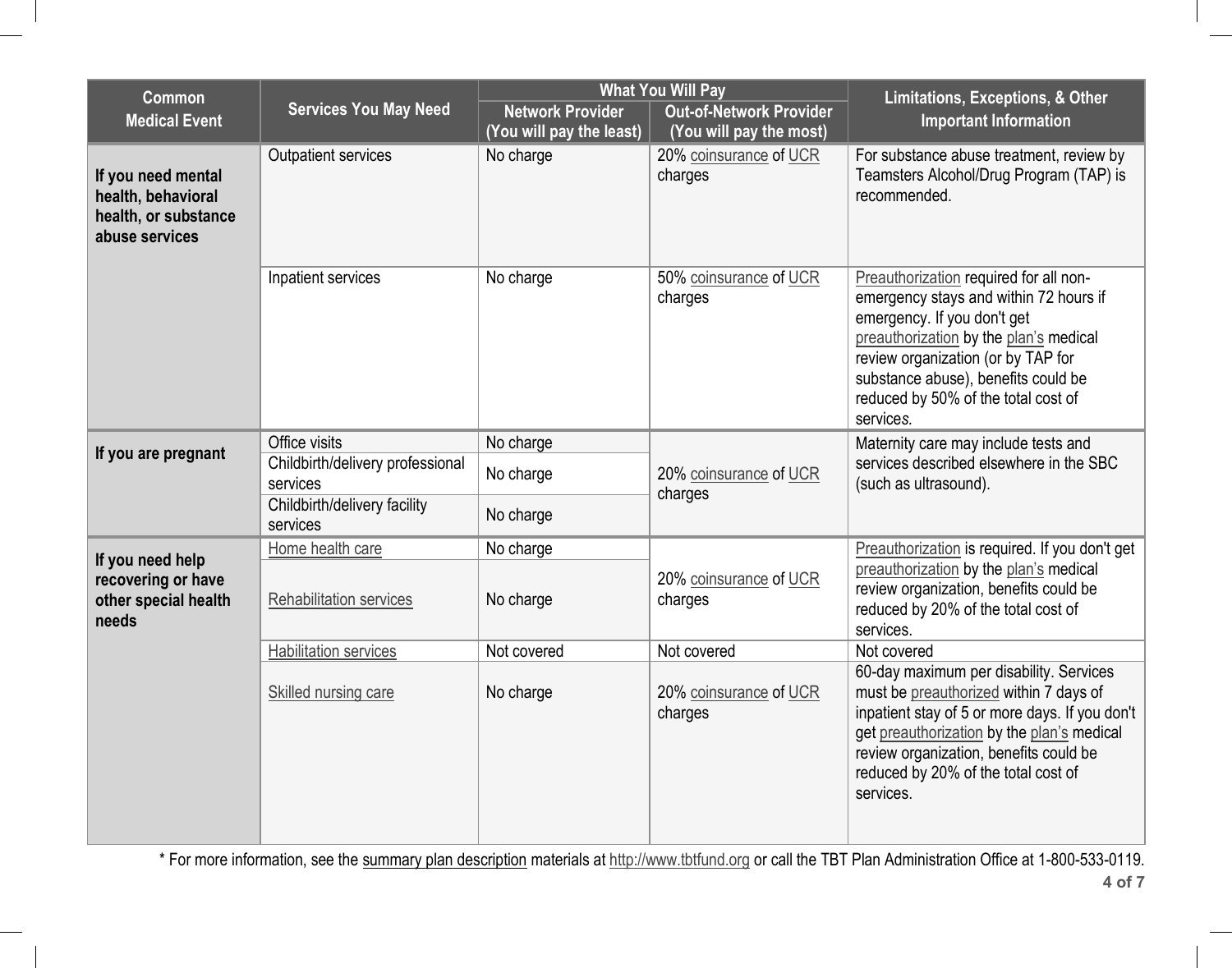| <b>Common</b>                             |                              | <b>What You Will Pay</b>                            |                                                           | Limitations, Exceptions, & Other                                                                                                                                                       |  |
|-------------------------------------------|------------------------------|-----------------------------------------------------|-----------------------------------------------------------|----------------------------------------------------------------------------------------------------------------------------------------------------------------------------------------|--|
| <b>Medical Event</b>                      | <b>Services You May Need</b> | <b>Network Provider</b><br>(You will pay the least) | <b>Out-of-Network Provider</b><br>(You will pay the most) | <b>Important Information</b>                                                                                                                                                           |  |
|                                           | Durable medical equipment    | No charge                                           | 20% coinsurance of UCR<br>charges                         | Covered for rental or preauthorized<br>purchase.                                                                                                                                       |  |
|                                           | Hospice services             | No charge                                           | 20% coinsurance of UCR<br>charges                         | Preauthorization is required. If you don't get<br>preauthorization by the plan's medical<br>review organization, benefits could be<br>reduced by 20% of the total cost of<br>services. |  |
|                                           | Children's eye exam          | Not covered                                         | Not covered                                               | Coverage provided under a separate vision<br>plan.                                                                                                                                     |  |
| If your child needs<br>dental or eye care | Children's glasses           | Not covered                                         | Not covered                                               | Coverage provided under a separate vision<br>plan.                                                                                                                                     |  |
|                                           | Children's dental check-up   | Not covered                                         | Not covered                                               | Coverage provided under a separate dental<br>plan.                                                                                                                                     |  |

**Excluded Services & Other Covered Services:**

**Services Your Plan Generally Does NOT Cover (Check your policy or plan document for more information and a list of any other excluded services.)**  $\bullet$  Cosmetic surgery  $\bullet$  Dental care (covered under a separate dental plan)  $\bullet$  Hearing aids Ō Infertility treatment Ō Long-term care Ō Non-emergency care when traveling outside the U.S.• Private duty nursing • Routine eye care (covered under a separate vision plan) Weight loss programs **Other Covered Services (Limitations may apply to these services. This isn't a complete list. Please see your plan document.)**

- $\bullet$ Acupuncture (preauthorization required)
- $\bullet$ Chiropractic care (see limitations on page 2) • Routine foot care
	-

 $\bullet$ Bariatric surgery (preauthorization required)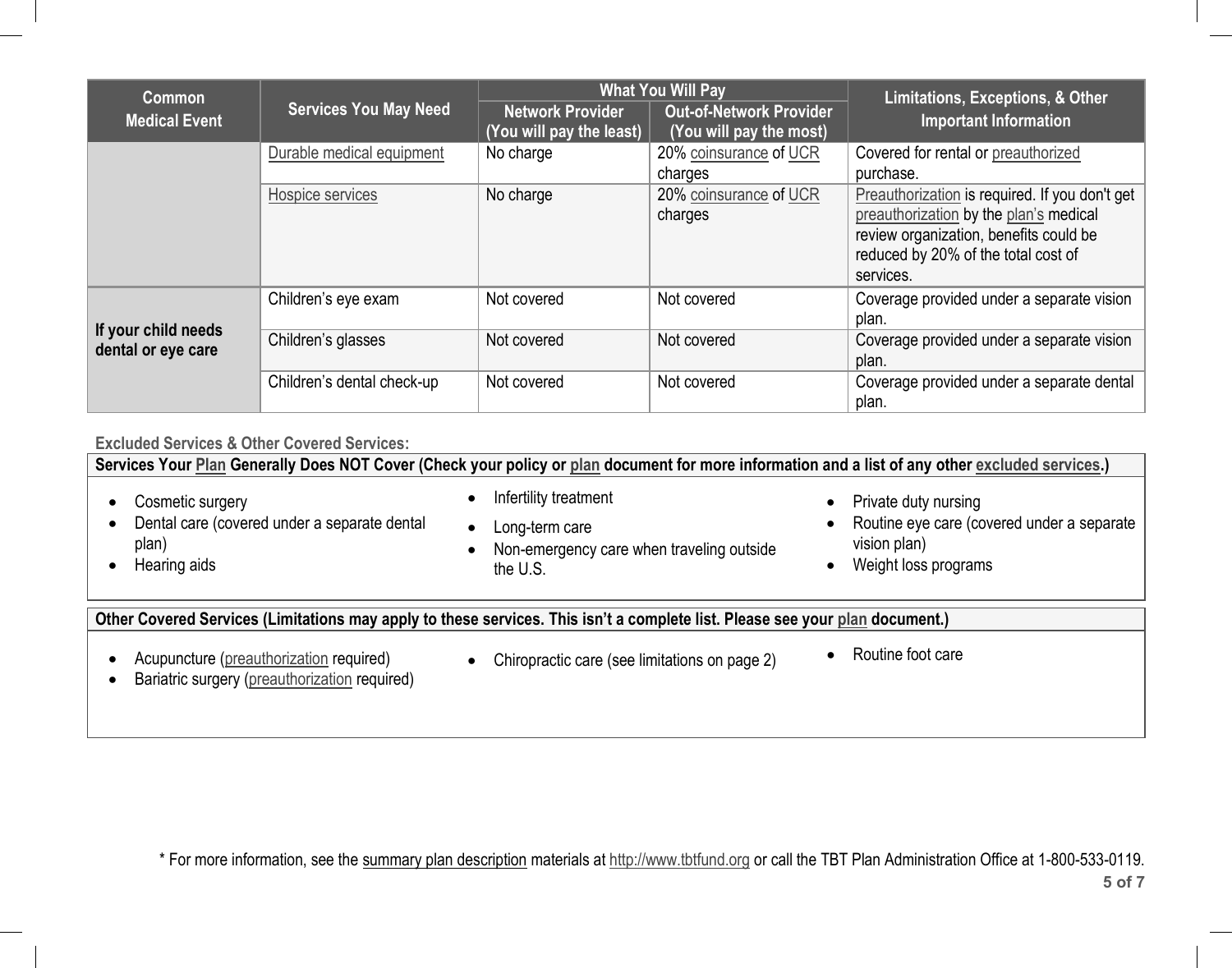Your Rights to Continue Coverage: There are agencies that can help if you want to continue your coverage after it ends. The contact information for those agencies is: the U.S. Department of Labor, Employee Benefits Security Administration at 1-866-444-EBSA (3272) or www.dol.gov/ebsa/healthreform. Other coverage options may be available to you too, including buying individual insurance coverage through the Health Insurance Marketplace. For more information about the Marketplace, visit www.healthcare.gov or call 1-800-318-2596.

**Your Grievance and Appeals Rights:** There are agencies that can help if you have a complaint against your plan for a denial of a claim. This complaint is called a grievance or appeal. For more information about your rights, look at the explanation of benefits you will receive for that medical claim. Your plan documents also provide complete information to submit a claim, appeal, or a grievance for any reason to your plan. For more information about your rights, this notice, or assistance, contact: the TBT Plan Administration Office at 1-800-533-0119 or the U.S. Department of Labor, Employee Benefits Security Administration at 1-866-444-EBSA (3272) or www.dol.gov/ebsa/healthreform.

**Does this plan provide Minimum Essential Coverage? Yes.**

If you don't have Minimum Essential Coverage for a month, you'll have to make a payment when you file your tax return unless you qualify for an exemption from the requirement that you have health coverage for that month.

**Does this plan meet the Minimum Value Standards? Yes.** If your plan doesn't meet the Minimum Value Standards, you may be eligible for a premium tax credit to help you pay for a plan through the Marketplace.

**Language Access Services** Spanish (Español): Para obtener asistencia en Español, llame al 1-800-533-0119. Chinese (中文): 如果需要中文的帮助,请拨打这个号码1-800-533-0119.

––––––––––––––––––––––*To see examples of how this plan might cover costs for a sample medical situation, see the next section. –––––––––––*–––––––––––